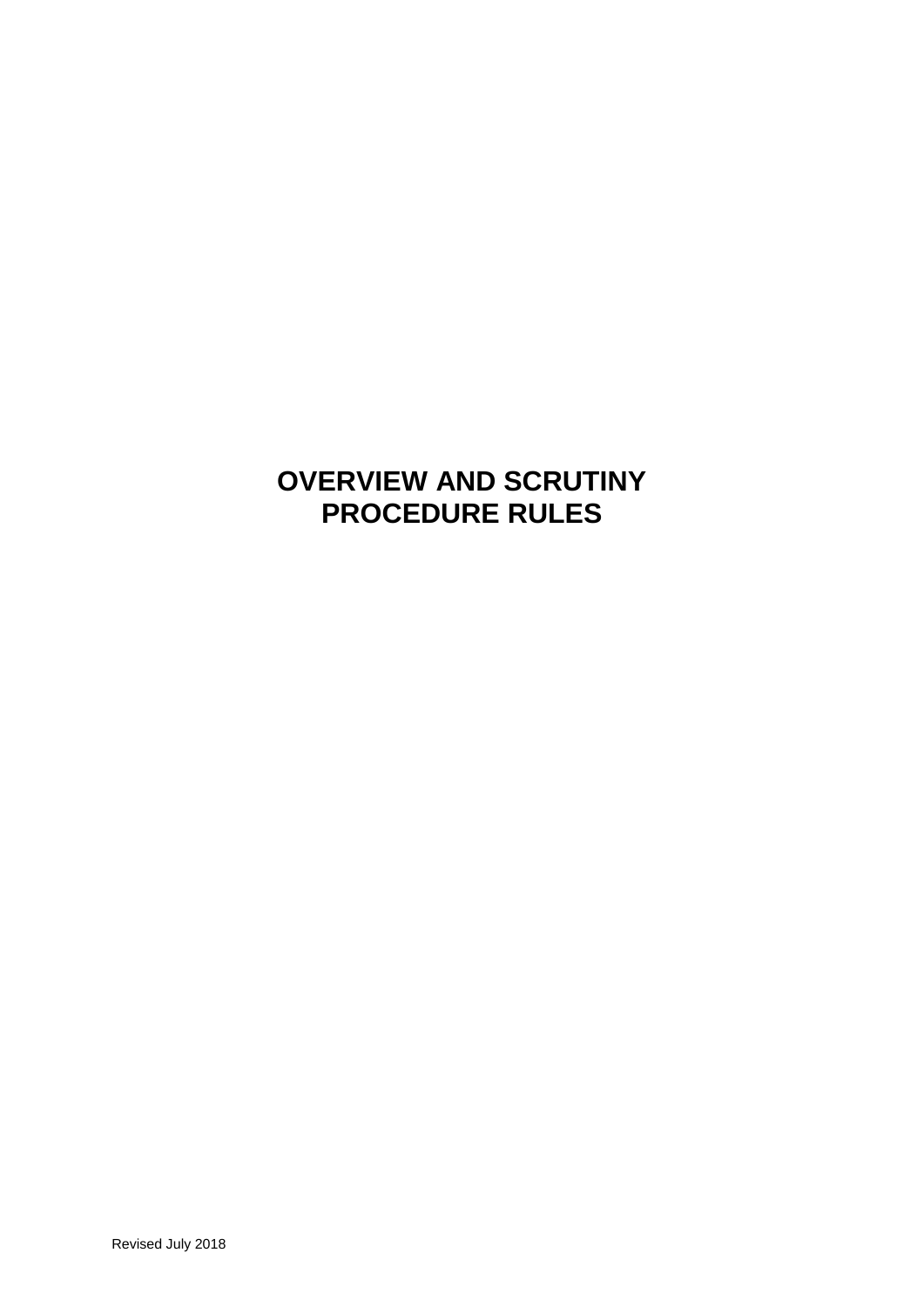# **Overview and Scrutiny Procedure Rules**

# **1. The number and arrangements for Overview and Scrutiny Committee and Panels**

1.1 The Council will appoint the Overview and Scrutiny Management Committee, including the four scrutiny standing panel Lead Members, to oversee the management, co-ordination and development of the overview and scrutiny function. The Committee will appoint Standing Panels, Ad-Hoc Panels, Councillor Call for Action Scrutiny Panels, and members of Joint Health Scrutiny Committees as set out in Article 6 of the Constitution and will appoint to them as it considers appropriate from time to time. The Overview and Scrutiny Management Committee may appoint further sub-committees as may be required.

# **2. Terms of Reference & Functions of Committee & Panels**

#### 2.1 **The Overview and Scrutiny Management Committee**

- 2.1.1 The Overview and Scrutiny Management Committee will:
	- (i) Have overall responsibility for the management, co-ordination and development of the scrutiny function through which the decisions taken by the Cabinet and by committees and officers of the Council are scrutinised and the use of resources/provision of services are reviewed.
	- (ii) Have overall responsibility for the work programme and co-ordinate and monitor progress on the work programmes of any Overview and Scrutiny Panel.
	- (iii) Exercise the right to submit a "notice of concern" on proposed decisions and "call-in" and review Executive decisions (see definition at 2.2.3) as set out in the procedures in these rules, particularly on issues that fall between the responsibilities of the separate panels.
	- (iv) Agree arrangements for managing overview and scrutiny business (including the call-in of Executive decisions) within the scope of more than one panel.
	- (v) Receive requests from members of the public/Councillors/officers of the Council /co-optees/other organisations for particular topics to be scrutinised and determine the appropriate action.
	- (vi) Undertake initial explorations on requests/proposals for scrutiny reviews and recommend appropriate action.
	- (vii) Receive proposals from the Scrutiny standing panels for planned indepth scrutiny reviews, investigations and reports on issues relating to the Council's functions and determine the appropriate action.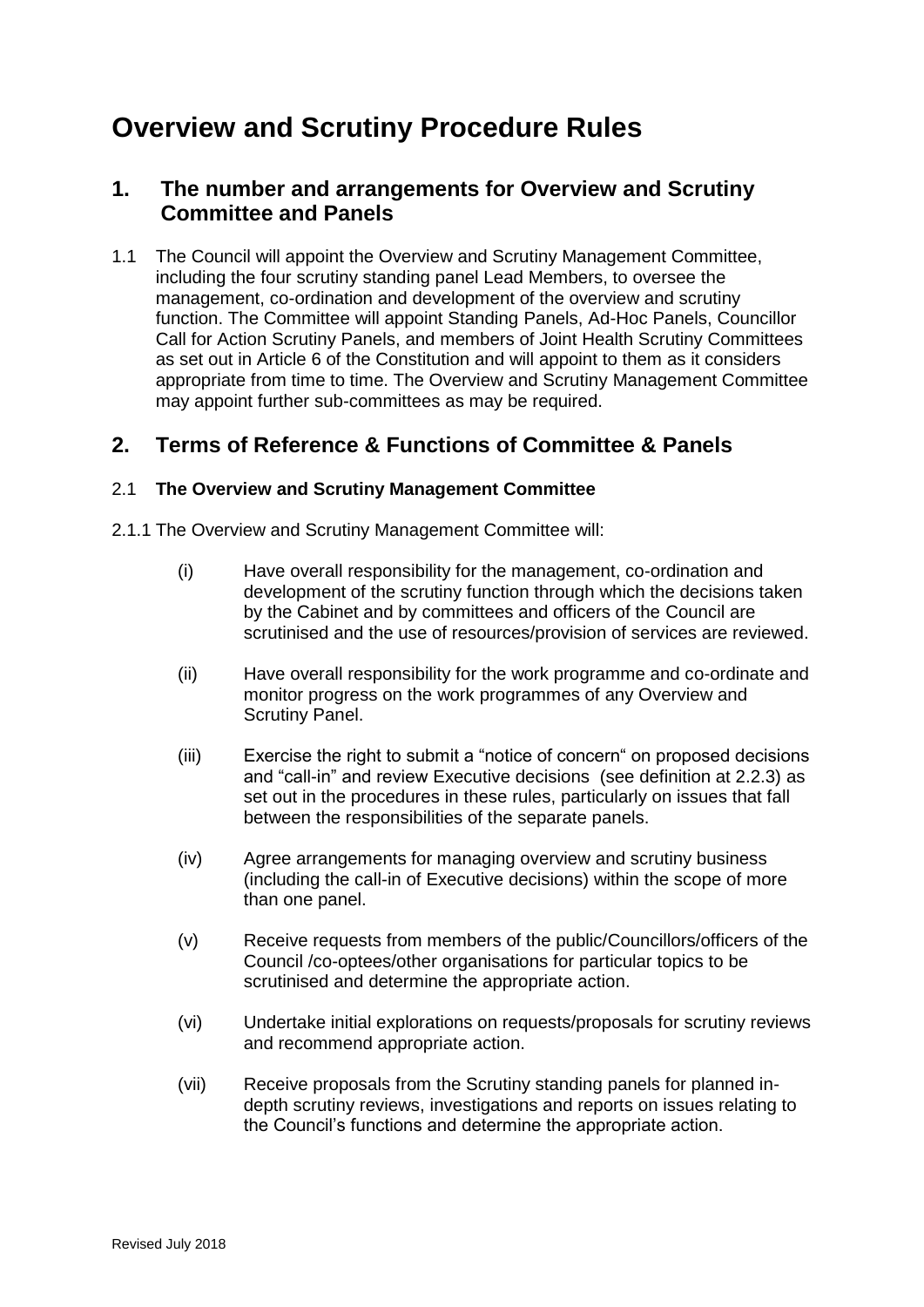- (viii) Appoint task-orientated, ('ad-hoc') overview and scrutiny panels to review in depth, investigate and report on a particular topic with such terms of reference and duration as it considers appropriate to that topic.
- (ix) Agree terms of reference and work plans of ad-hoc review panels and Councillor Call for Action Scrutiny Panels and monitor their progress.
- (x) Advise ad-hoc review panels and Councillor Call for Action Scrutiny Panels on the contents of reports.
- (xi) Consider and formally agree the reports of all ad-hoc Panels, Councillor Call for Action Scrutiny Panels and standing panel review reports and submit them to Cabinet and/or relevant agencies for response and action.
- (xii) Establish and develop effective working relationships between the Overview and Scrutiny Management Committee and Panels, local partnership body structures, the Cabinet and its members, committees and sub-committees of the Council and its officers.
- (xiii) Co-ordinate training and development arrangements for Overview and Scrutiny Management Committee and panel members and co-opted members.
- (xiv) Review experience and develop learning in relation to the overview and scrutiny role.
- (xv) Identify good practice in relation to the overview and scrutiny role and develop common practices for all panels that reflect good practice.
- (xvi) Recommend to the Council the protocols and procedure rules through which the scrutiny function will operate.
- (xvii) Monitor and review the effect of and consequence of the call-in of Executive decisions, including those taken through the scheme of delegation.
- (xviii) Undertake an annual review of the effectiveness of the overview and scrutiny role.
- (xix) Co-ordinate the production of an annual report to Council at the end of each municipal year on the activity of the overview and scrutiny function.
- (xx) Review the constitution relating to overview and scrutiny and make recommendations for modification and improvement.
- (xxi) Have responsibility for the development and co-ordination of the overview and scrutiny of partnerships and external bodies.
- (xxii) Have responsibility for the development and co-ordination of the overview and scrutiny of partnerships and external bodies.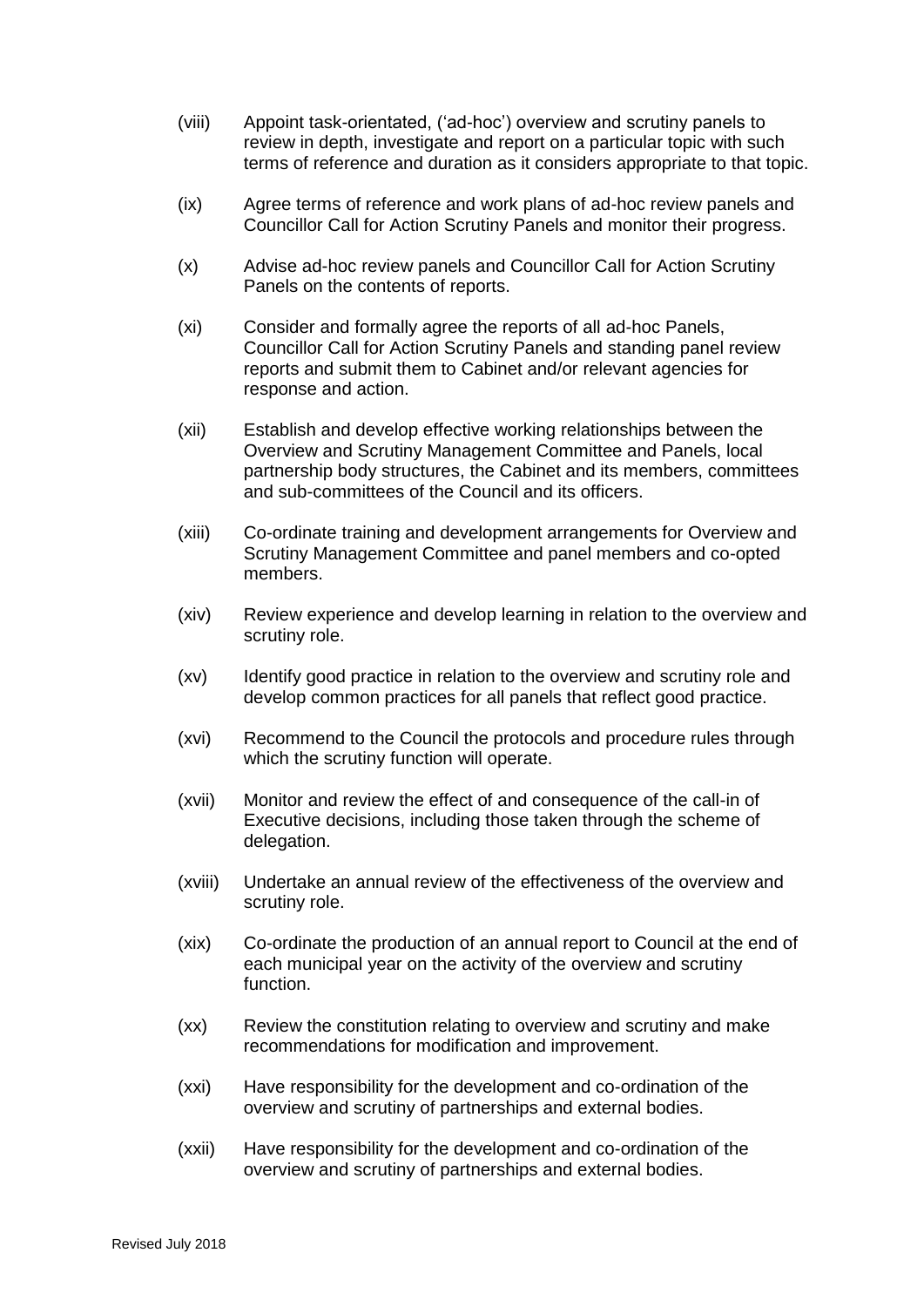(xxiii) Have responsibility for progressing and monitoring the overall objectives of the overview and scrutiny function.

# **2.2 Standing Overview and Scrutiny Panels**

2.2.1 Any Overview and Scrutiny panels will:

- (i) Be aware of the 'forward plan', the forward work programme and other anticipated executive decisions, including those taken under the Scheme of Delegation;
- (ii) Scrutinise, advise and contribute to the Cabinet/Cabinet Committee and any relevant Council Committees in relation to issues arising from its work programme;
- (iii) Through the use of pre-decision scrutiny to scrutinise and contribute to the development of strategic proposals prior to decisions being taken by the Cabinet / Cabinet Committee
- (iv) Monitor the decisions taken by or on behalf of the Cabinet and the activities of service areas;
- (v) Exercise the right to submit a "notice of concern" on proposed decisions and "call-in" and review decisions taken by or on behalf of the Executive as set out in the Overview & Scrutiny Procedure Rules;
- (vi) Have an overview of the practice and policy of the relevant service areas;
- (vii) Identify areas of service practice and implementation or of policy that cause concern to members of the public and Councillors and report these to the Overview & Scrutiny Management Committee to determine what action should be taken;
- (viii) Receive internal and external inspection reports on the services and challenge the action plans drawn up in response to problems that have been identified; monitor progress in implementing the action plans;
- (ix) Ensure that the communities of Kirklees and specific users of services are able to be involved in and inform the work of the panels;
- (x) Promote the work of the panels, including through the local media.
- (xi) Develop focused programmes of work and identify the most appropriate means of progressing such work.
- (xii) Scrutinise the work of the Partnerships and the council's contribution to them, specifically in relation to shared partnership priorities.
- (xii) To scrutinise the effectiveness of the Council's representatives in regional/sub regional and national forums.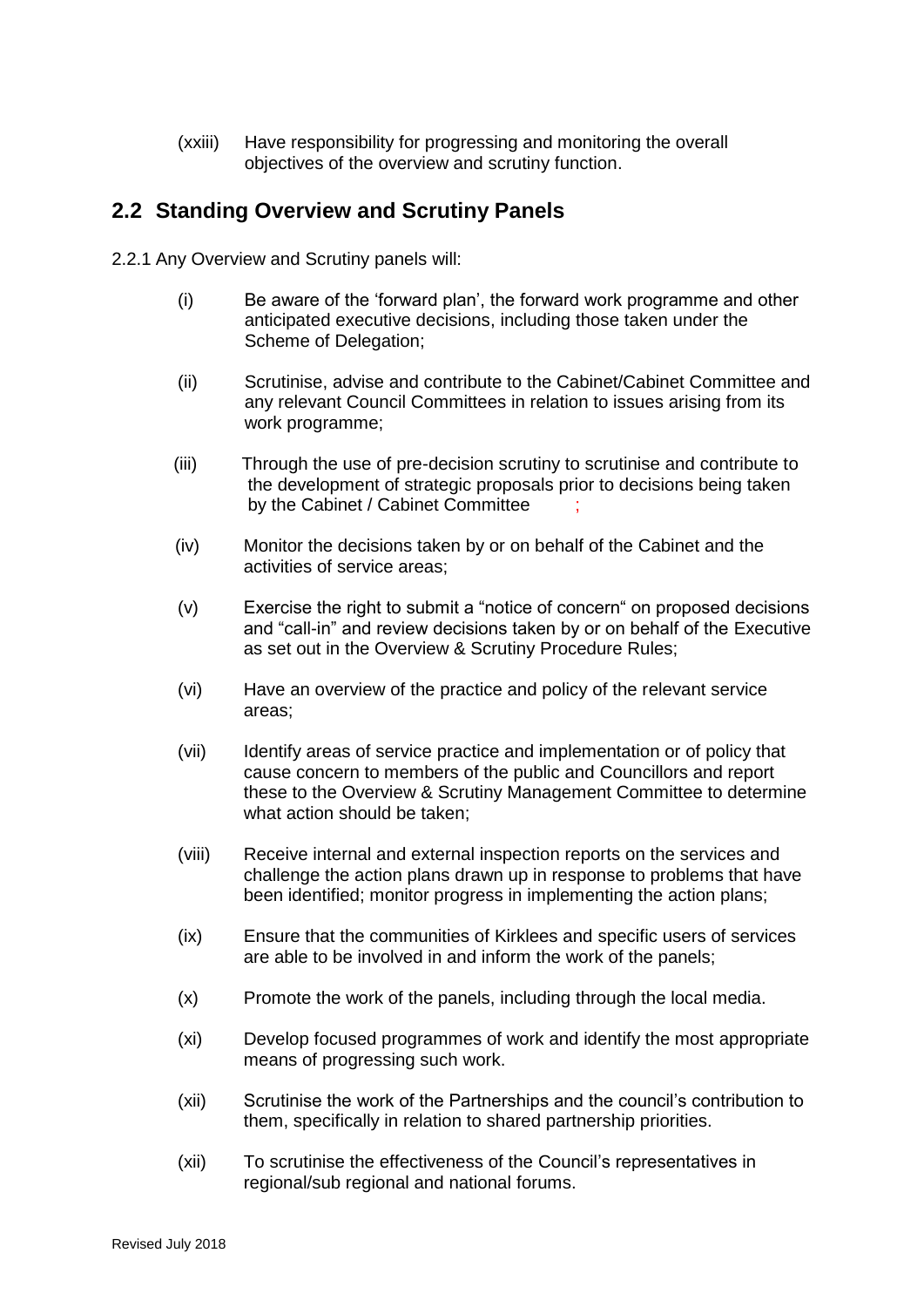- 2.2.2 NOTE: The role of the Health and Adult Social Care Scrutiny Panel will in addition include the specific responsibilities of the Council for the scrutiny of health. Statutory responsibilities in respect of the Community Safety Partnership will be vested in the Overview and Scrutiny Management Committee.
- 2.2.3 Executive decisions: Executive decisions may be discharged by Cabinet/Cabinet Committees/Cabinet member or an officer of the Council in line with Executive Procedure Rule 1.2.5. Scrutiny powers also apply to those decisions taken by officers that are as a result of further delegation of the Cabinet, a Committee of the Cabinet or a member of the Cabinet.

# **2.3 Ad-hoc Overview & Scrutiny Panels**

2.3.1 The Overview and Scrutiny Management Committee will appoint task-orientated, ('ad-hoc') scrutiny panels to review in depth, investigate and report on particular topics related to the functions of the Council, with such terms of reference and duration as it considers appropriate to the relevant topic.

# **2.4 Councillor Call for Action Scrutiny Panel**

2.4.1 The Overview and Scrutiny Management Committee will appoint time limited Councillor Call for Action Scrutiny Panels to consider issues arising from a Councillor Call for Action request, where the Committee considers it appropriate. Councillor Call for Action Scrutiny Panels shall include a non-executive Councillor from the affected locality and a scrutiny voluntary co-optee (or statutory education co-optees if the issue includes education matters).

# **2.5 Joint Health Scrutiny Committee**

2.5.1 The Overview and Scrutiny Management Committee will make the necessary arrangements to establish any Joint Health Scrutiny Committees which may be required with neighbouring authorities including the appointment of members. Terms of reference and all connected matters may be agreed by the Overview and Scrutiny Management Committee. In arrangements with other West Yorkshire Authorities it is anticipated that this will be done in accordance with the protocol for such matters which has been agreed between all the West Yorkshire District Councils.

# **3. Membership of Overview and Scrutiny**

- 3.1 Subject to Article 6.1, any Councillor, except a member of the Cabinet, may be a member of the Overview and Scrutiny Management Committee or its panel(s) or ad-hocs.
- 3.2 No member, however, may be involved in scrutinising a decision in which s/he has been directly involved. In addition, each member of an Overview and Scrutiny Management Committee/Panel is required to consider whether s/he has a personal interest in an issue to be examined by that Committee/Panel and to declare any such interest. If s/he determines that the interest is prejudicial and financial in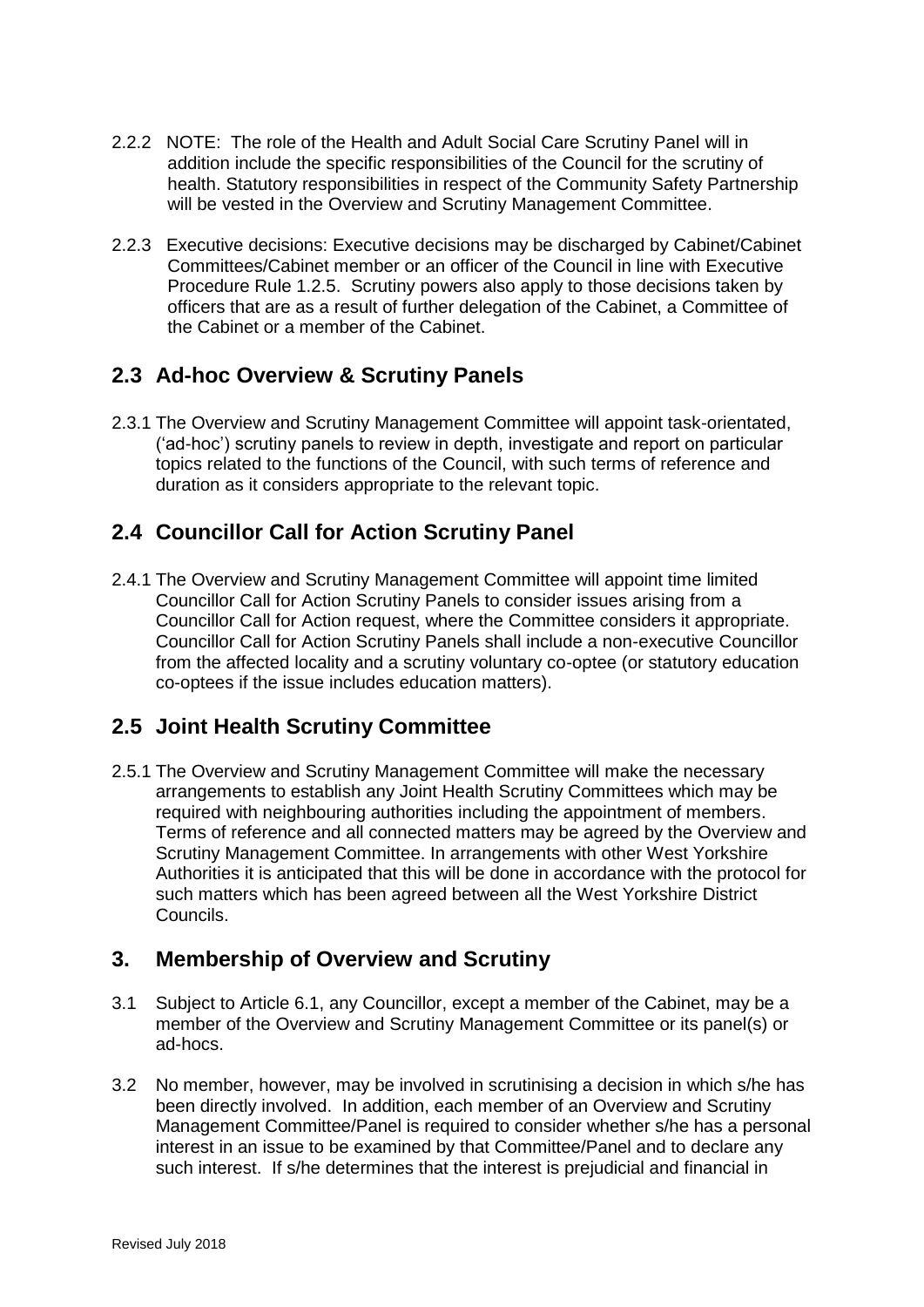nature, s/he must not participate in the debate on the issue and must leave the room during that debate. These requirements are set out in detail in paragraphs 11 and 12 of the council's Code of Conduct for members in Part 5 of the Constitution.

3.3 The membership of the Overview and Scrutiny Management Committee will comprise the Chair of Overview and Scrutiny and the Lead Members of the scrutiny standing panels and reflect the political composition of the Council, unless the Council decides otherwise in accordance with the appropriate legal procedures.

## **4. Co-optees**

The Overview and Scrutiny Management Committee will agree the appointment of non-voting co-optees for Committee or panels.

## **5. Education representatives**

- 5.1 When the Overview and Scrutiny Management Committee, an ad-hoc panel or a Councillor Call for Action Panel meets to discuss any issue relating to education matters it shall include in its membership the following voting representatives (if appointed by the relevant group):
	- (a) 1 Church of England diocese representative;
	- (b) 1 Roman Catholic diocese representative; and
	- (c) 2 parent governor representatives.
- 5.2 The above-mentioned representatives shall have voting rights only in connection with matters relating to education functions and if the Panel deals with other matters, those representatives shall not vote on those other matters, though they may stay in the meeting and speak.

# **6. Meetings of the Overview and Scrutiny Management Committee and Panels**

- 6.1 The Overview and Scrutiny Management Committee and its Panel(s) will meet as required to conduct the necessary business efficiently and effectively. There shall be at least 6 ordinary meetings of the Management Committee and each Standing Panel each year. The ad-hoc Panels will meet as required to fulfil the task allocated to them.
- 6.2 In addition, extraordinary meetings may be called from time to time as and when appropriate. A meeting may be called by the Chair of the relevant Overview and Scrutiny Management Committee/Panel, by any 3 members of the body or by the Service Director Legal, Governance and Commissioning in accordance with Council Procedure rule 40(4) if he/she considers it necessary or appropriate.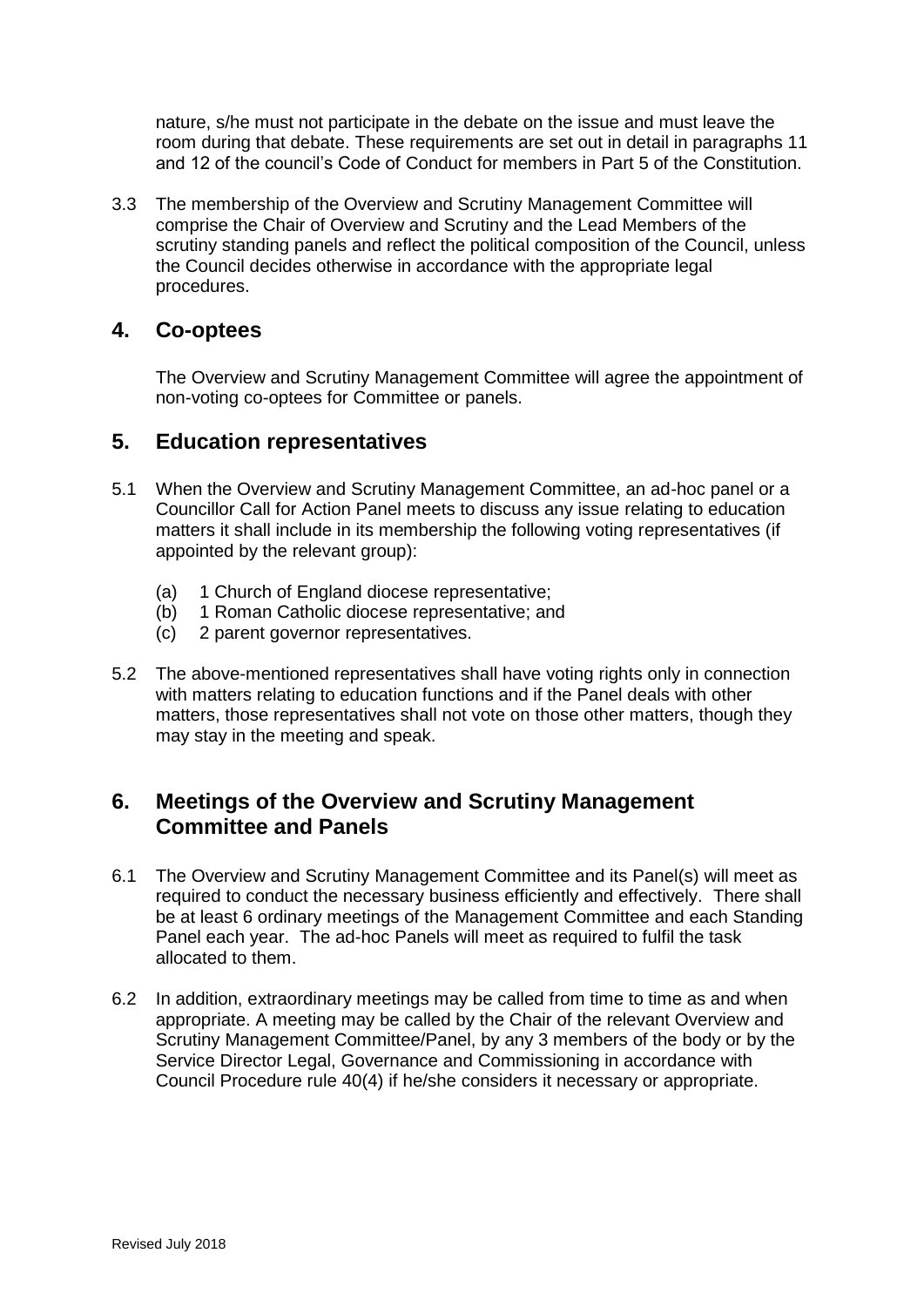# **7. Quorum**

The quorum for overview and scrutiny meetings shall be as set out for committees and sub-committees in the council Procedure Rules in Part 4 of this Constitution.

# **8. Chairs of Overview and Scrutiny Management Committee/Panels**

- 8.1 The council will appoint the Chair of Overview and Scrutiny. The Chair of Overview and Scrutiny shall not be the Lead Member of a Standing Panel.
- 8.2 The Chair of Overview and Scrutiny will be from a different political group to that of the Leader of the council.
- 8.3 The Chair of Overview and Scrutiny will chair the Overview and Scrutiny Management Committee.
- 8.4 The Council will appoint the Lead Members of the Standing Panels who will chair those panels.
- 8.5 The Overview and Scrutiny Management Committee will appoint the Chairs of Ad-Hoc Panels. These may be drawn from the membership of the Overview and Scrutiny Management Committee or from other members of the Council with the necessary expertise. Chairs of Joint Health Overview and Scrutiny Committees may also be drawn from other members of the Council with the necessary expertise.

#### **9. Work programme**

- 9.1 The Overview and Scrutiny Management Committee will be responsible for setting its own objectives and work programme and in doing so shall take into account wishes of members on that Committee who are not members of the largest political group on the Council.
- 9.2 The Standing Panels (subject to the agreement and monitoring of the Overview and Scrutiny Management Committee) shall be responsible for setting their own work programme to overview and scrutinise the work of the Cabinet, Cabinet Committees, partnership body structures, relevant Council Committees and services and in doing so they shall take into account wishes of members on that committee who are not members of the largest political group on the Council.
- 9.3 Ad-hoc Panels will be set up by Overview and Scrutiny Management Committee with specified terms of reference to scrutinise and review in-depth particular issues.

#### **10. Agenda items**

10.1 Agenda items for the Management Committee and panels shall be set by members identifying issues which they wish to consider in line with the agreed approach to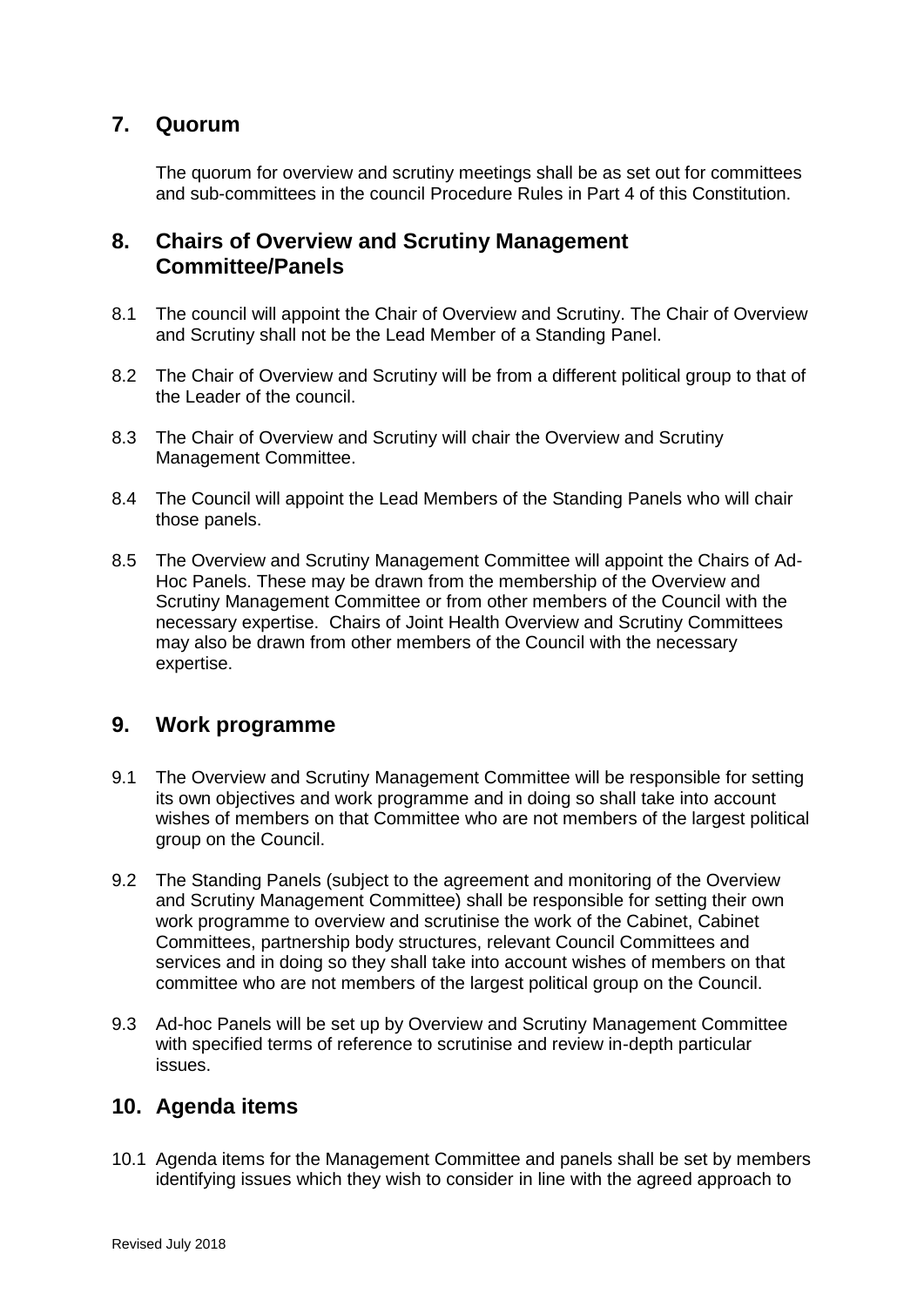developing scrutiny work programmes, for example through reviewing the Council's priorities, Cabinet's forward work programme of items for consideration or through their overview of service issues and performance, or through calling in particular executive decisions.

- 10.2 Any member of the Overview and Scrutiny Management Committee or panels (including the statutory education representatives) shall be entitled to give notice to Governance and Democratic Services that s/he wishes an item relevant to its functions to be included on the agenda for the next available meeting. On receipt of such a request the Governance Office will ensure that it is included on the next available agenda. The Committee/Panel shall then determine whether it wishes to pursue the item suggested by the member and, if appropriate, whether it should be referred to the Overview & Scrutiny Management Committee.
- 10.3 The Council is keen to encourage members of the public, community and voluntary groups, other agencies, all Councillors, and officers of the Council to suggest issues to be considered by Overview and Scrutiny. All such referrals will usually be considered by the Management Committee who will determine the appropriate action to take.
- 10.4 The Management Committee and Panels shall also respond, as soon as their work programme permits, to requests from the Council and if it considers it appropriate, the Cabinet/Cabinet Committee, to review particular areas of Council activity.

# **11. Policy review and development**

- 11.1 The Management Committee and Standing Panels have a function to scrutinise policy outcomes and advise on policy development within their remit. They are key mechanisms for enabling Councillors to represent the views of their constituents and other organisations to the Cabinet, partnership body structures and Council and hence to ensure that these views are taken into account in policy development.
- 11.2 The Cabinet is responsible for the development and implementation of policy, in which role it shall consult and involve Overview and Scrutiny in developing draft policies for adoption or, where required as part of the Budget and Policy Framework, recommendation to Council.
- 11.3 The minimum role of Overview and Scrutiny in relation to the development of the Council's Budget and Policy Framework is set out in Rule 2 of the Budget and Policy Framework Procedure Rules and in Rule 11.2 above.
- 11.4 In relation to the development of the Council's approach to other matters not forming part of its Policy and Budget Framework, Overview and Scrutiny may make proposals to the Cabinet for developments in so far as they relate to matters within their terms of reference.
- 11.5 If there are concerns about the implementation or subsequent outcomes of an agreed policy the Overview and Scrutiny Management Committee may commission standing panels or appoint Ad-Hoc Panels to hold enquiries and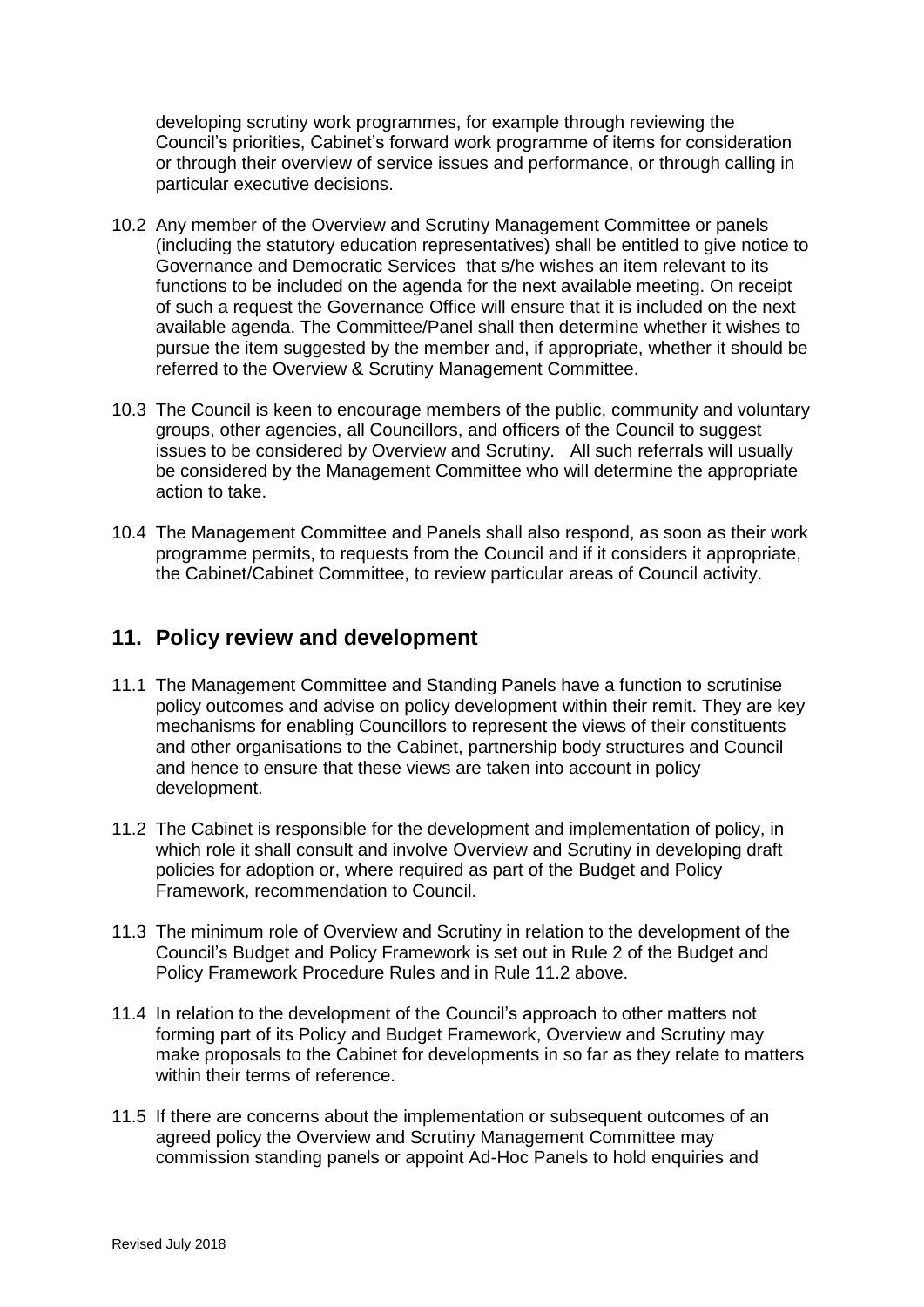investigate the available options to recommend changes/improvements to the policy to make it more effective.

## **12. Reports from Overview and Scrutiny Management Committee**

- 12.1 Once an ad-hoc Panel (or in some instances a Standing Panel) has formed recommendations on proposals for development, a report will be prepared for informal consultation with the Overview and Scrutiny Management Committee.
- 12.2 Once the Overview and Scrutiny Management Committee's comments have been taken into account, the draft report shall be submitted by the Overview and Scrutiny Office, to be considered informally by the relevant officers/Cabinet Member/Cabinet/Cabinet Committee/or partnership body.
- 12.3 The Cabinet member (portfolio holder)/Cabinet/Cabinet Committee/partnership body/officers shall comment on any issues or factual inaccuracy within the report. Scrutiny shall consider the comments and make changes to the report as it considers appropriate. The Cabinet portfolio holder, in consultation with the relevant Strategic Director/Service Director(s) shall prepare a draft response to the scrutiny recommendations in the form of an action plan. For each recommendation that is accepted they shall state when and how it will be implemented. For those that are not accepted the relevant reasons must be set out.

 The draft response to the recommendations, set out in the form of an action plan, should be completed within three weeks of receipt of the Scrutiny report. During that time the portfolio holder, senior officers and the Councillor who chaired the scrutiny investigation, may meet to discuss or clarify any aspects of the report.

- 12.4 The report, together with the portfolio holder's draft response will be submitted to Cabinet for debate and approval of the action plan response to the recommendations. Once the response to the report is approved, the report is considered final and may be submitted to Council and/or any appropriate Committee or partnership body for information or debate, particularly on issues of difference.
- 12.5 The reports of Overview and Scrutiny referred to Cabinet shall be given consideration as soon as practicable following the receipt of the draft portfolio response. If the Cabinet does not consider the report and reach a final agreement on the response to the recommendations within one month, the Overview and Scrutiny Management Committee will have the right to refer the report direct to Council without following the procedure set out above.
- 12.6 If any recommendations would require a departure from or a change to the Budget and Policy Framework these must be considered by Council.
- 12.6 If a significant minority of a Scrutiny Management Committee/Panel cannot agree on the final recommendations of the report to the Cabinet/Cabinet Committee/Council as appropriate, then the report will indicate where the major differences lie. Minority reports will not be accepted.
- 12.7 The Cabinet/Cabinet Committee and where appropriate Council shall consider any report of Overview and Scrutiny as soon as practicable following its submission.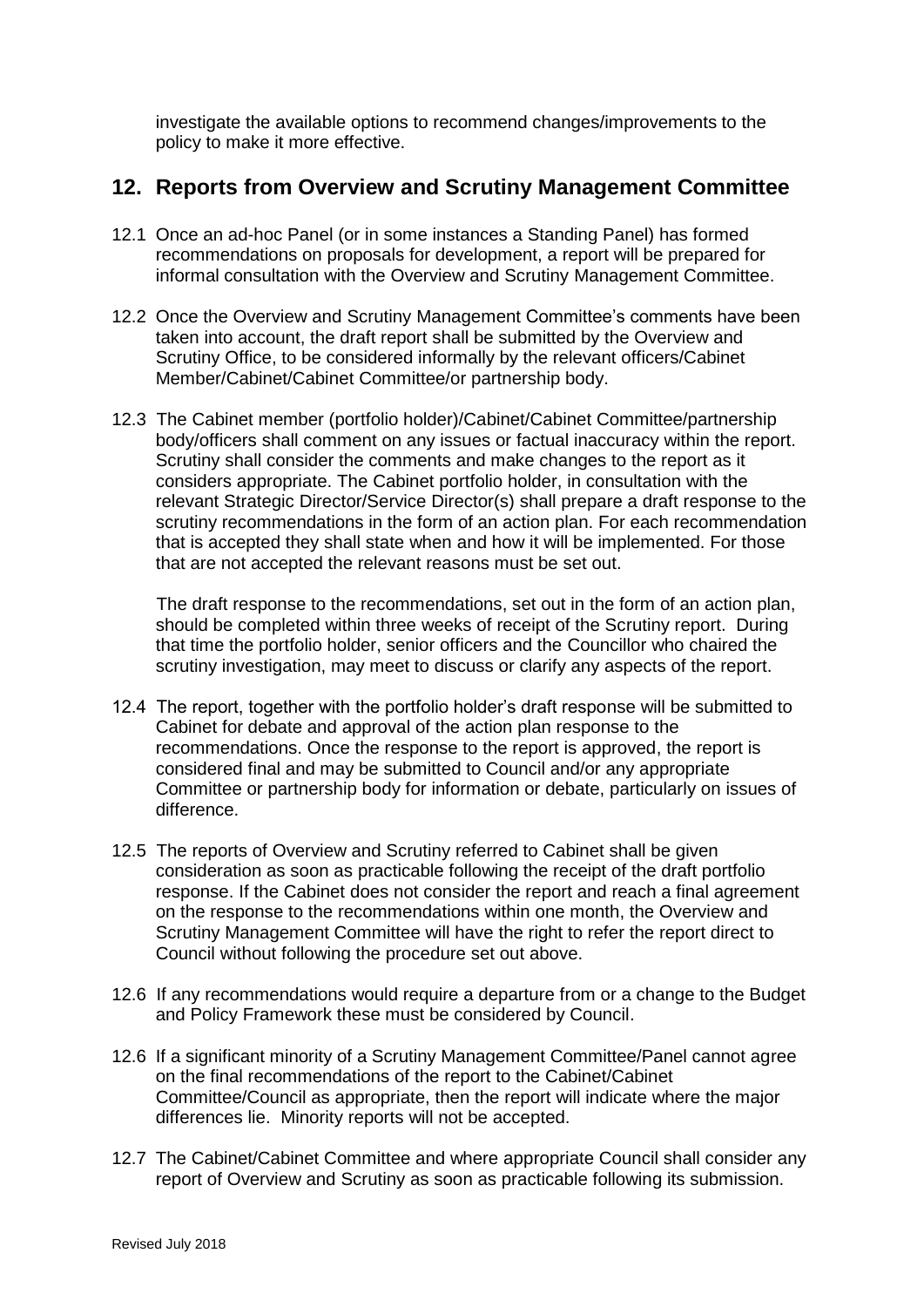# **13. Rights of Overview and Scrutiny Management Committee & Panel members to documents**

- 13.1 In addition to their rights as Councillors, members of Overview and Scrutiny Management Committee/Panels have the additional right to documents and to notice of meetings as set out in the Access to Information Procedure Rules in Part 4 of this Constitution.
- 13.2 Nothing in this section prevents more detailed liaison between the Cabinet and the Overview and Scrutiny Management Committee and Panels as appropriate depending on the particular matter under consideration. Indeed this liaison is encouraged to enable members of scrutiny panels to develop an effective overview of services, developments, and issues for consideration.
- 13.3 All members of the Council will have access in accordance with the Access to Information Procedure Rules to agendas, reports in support of decisions to be made and notices of decisions (to be posted within 3 working days) through the Intranet.
- 13.4 Overview and Scrutiny Members will also be informed of decisions made by officers under the scheme of delegation.

# **14. Members and officers giving account**

- 14.1 Overview and Scrutiny Management Committee or any panel may scrutinise and review decisions made or actions taken in connection with the discharge of any Council functions. As well as reviewing documentation, in fulfilling the scrutiny role, it may require any member of the Cabinet, the Head of Paid Service, senior officers, or other officers if necessary to attend before it to explain in relation to matters within their remit:
	- a) any particular decision or series of decisions;
	- b) the extent to which the actions taken implement Council policy; and/or
	- c) their performance.
- 14.2 By virtue of the provisions of the Local Government Act 2000 and the Localism Act 2011, the Overview and Scrutiny Management Committee/Panels can require officers and Cabinet Members to respond to their requests and attend their meetings, and (by virtue of the Act) it is the duty of those persons to attend if so required.
- 14.3 Requests for attendance of officers or the provision of information to Overview and Scrutiny shall generally be channelled through the Council's Directors/Heads of Service who will identify appropriate officers to respond to the requests. Services shall also identify contact officers for each Overview and Scrutiny Management Committee/Panel.
- 14.4 Such requests will be made in writing by or on behalf of the Chair of the relevant Management Committee/Panel and as much notice of the meeting as practicable will be given allowing for the need to gather information and/or prepare a report.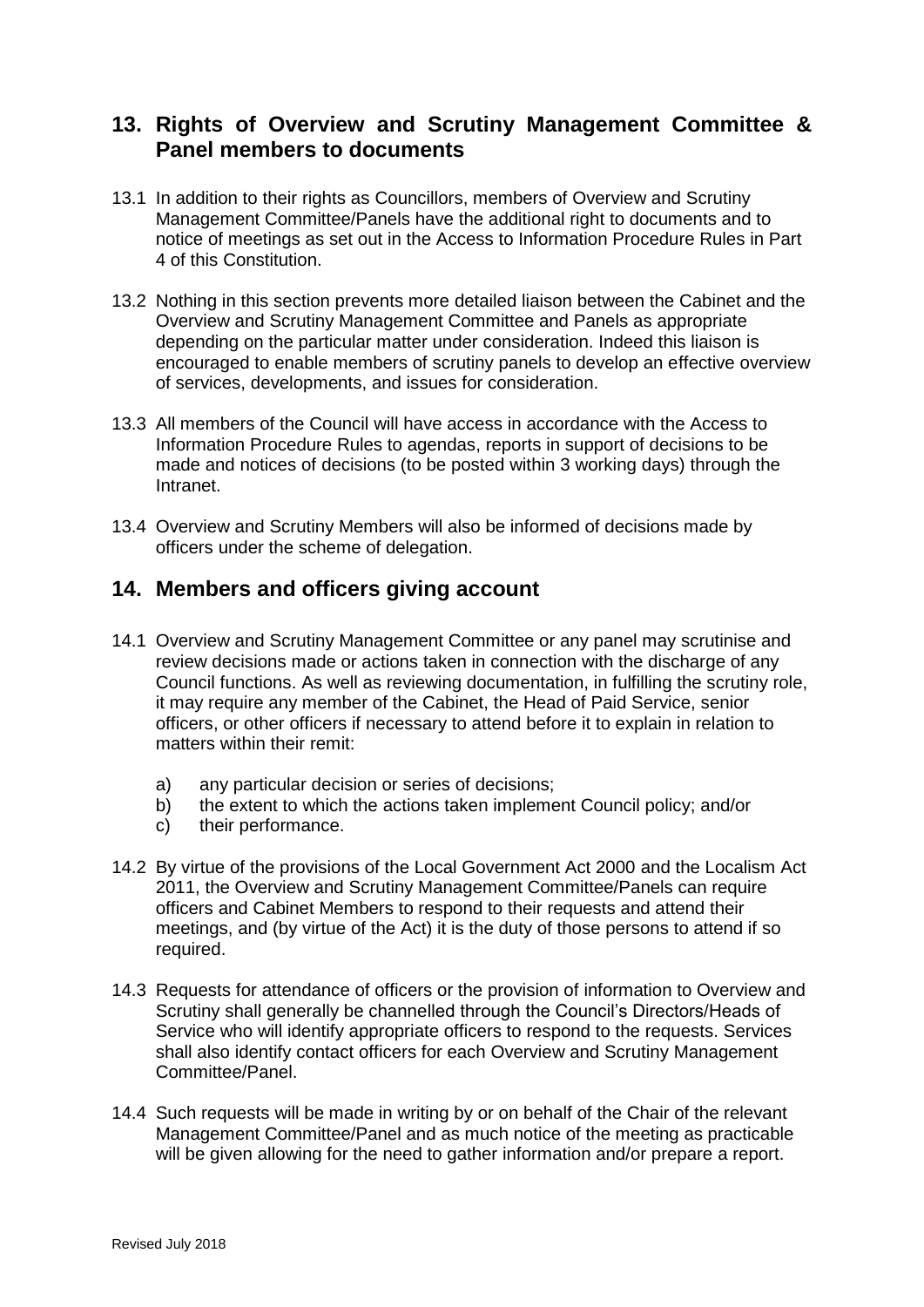- 14.5 Where, in exceptional circumstances, a Cabinet Member or officer is unable to attend on the required date, then the Chair of the relevant Overview and Scrutiny Management Committee/panel shall, in consultation with the Member or officer, arrange an alternative date for attendance to take place as soon as practicable from the date of the original request.
- 14.6 Where a Cabinet Member in response to a request from the Overview and Scrutiny Management Committee/Panels refuses to attend or fails to confirm that they will be that they will be present, the Leader will attend to explain the reasons for the Cabinet Member's absence.

# **15. Attendance by others**

- 15.1 Once an issue has been agreed for consideration, terms of reference shall be agreed which identify the aims and objectives of the review, the lines of enquiry to be pursued, how the review will be carried out, and who shall be invited to participate in the consideration of the issue.
- 15.2 The Overview and Scrutiny Management Committee/panels shall be expected to seek to consult widely on the issues which they are considering and this would include inviting people other than those people referred to in section 14 above to discuss issues of concern and/or answer questions. This could include District Committees and Parish/Town Councils where appropriate, other public, private and voluntary/community organisations with an interest in the issue, residents and service users and may involve inviting experienced/knowledgeable individuals to attend meetings. On occasions the Overview and Scrutiny Management Committee/panels may seek the views of members of the public through a variety of consultation methods.
- 15.3 External experts and other persons identified as possible contributors shall be invited to attend meetings to give evidence and advice, but the Overview and Scrutiny Management Committee/panels cannot require them to do so and therefore their participation will be on a voluntary basis.

# **16. Decision-Making and Call-in**

- 16.1 A key function of overview and scrutiny is to hold the Cabinet to account for the discharge of its functions. Two of the principal elements of this are:
	- Scrutinising decisions which are proposed to be taken by or on behalf of the Executive, and
	- Scrutinising executive decisions before they are implemented (a so-called 'call-in' mechanism)
- 16.2 One of the basic principles that has been important to the development of scrutiny in Kirklees is that the Council is one body and it is in the interests of all Councillors and the public that the Council makes the right decision first time. This implies a constructive role for Overview and Scrutiny, as it would be perverse to wait until the point of decision-making (or after) to raise concerns.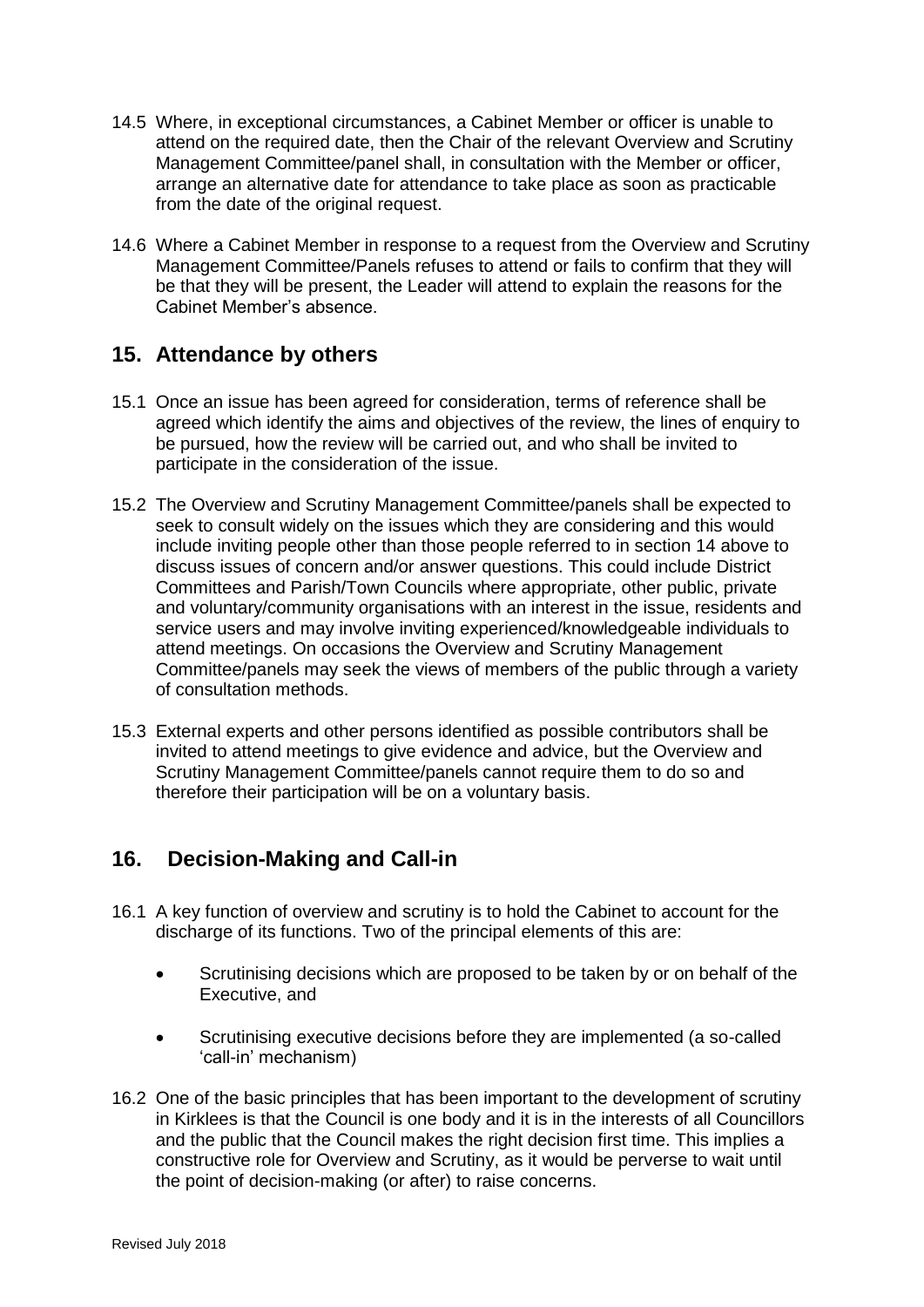- 16.3 The roles of the Overview and Scrutiny Panels and their Chairs make it clear that they should be working with the Cabinet Member, and the Directors/ Heads of Service that report to her/him, to build up an understanding of the work programme in that portfolio, the issues that are around, and the decisions that are on the horizon.
- 16.4 This will mean that the Overview and Scrutiny Panel Chair and the panel will be aware at an early stage of the issues that the Cabinet/Cabinet Committee will be addressing. They must use this knowledge to identify at an early stage to the Cabinet Member the issues that they are concerned about, particularly if the work is focussed on a particular option and likely decision. Grounds for concern could include that all the options are not being explored adequately, or the proposed action is not in the best interests of the public, or there may not be adequate public consultation, or that independent professional advice is needed.
- 16.5 Through early involvement it should be possible to take on board the concerns of scrutiny and ensure that the right decision is taken first time. However, there may be times when differences will not be resolved, or when an item surfaces at short notice on an agenda. In these circumstances Overview and Scrutiny and nonexecutive councillors should follow the procedure set out below. This procedure gives Overview and Scrutiny the opportunity before a decision is taken to issue a formal 'notice of concern' which will be recorded, and after a decision is taken, but before it is implemented, to 'call-in' a decision.

16.6 It is fundamental to remember that:

- the Cabinet Member is responsible for the work programme within her/his portfolio and to determine, in consultation with the Leader of the Council, the items that will be on the Cabinet/Cabinet Committee agenda, and
- the Cabinet/Cabinet Committee has the responsibility to make decisions within its remit, and to oversee and be accountable for the taking of decisions on its behalf by officers, joint committees or area committees.
- 16.7 The procedure set out in this section is designed to give Overview and Scrutiny a proper role in having an overview of decision-making.

# **17. Notice of Concern - Procedure**

- 17.1 The Overview and Scrutiny Panel Chair will receive the Forward Plan, information about other decisions to be taken, papers in support of a decision to be considered by the Cabinet Member/Cabinet/Cabinet Committee, including the reports containing the Cabinet Member's recommendation or details of a delegated Executive decision to be made by an officer.
- 17.2 If the Overview and Scrutiny Panel Chair or Chair of Overview and Scrutiny at this stage feels that scrutiny's concerns have not been adequately addressed or it is an item brought forward late at short notice, and the Scrutiny Panel Chair or Chair of Overview and Scrutiny is unhappy with the Cabinet Member or officer's recommendation, the Scrutiny Panel Chair or Chair of Scrutiny should issue a 'notice of concern'. This must be sent in writing to the Service Director Legal,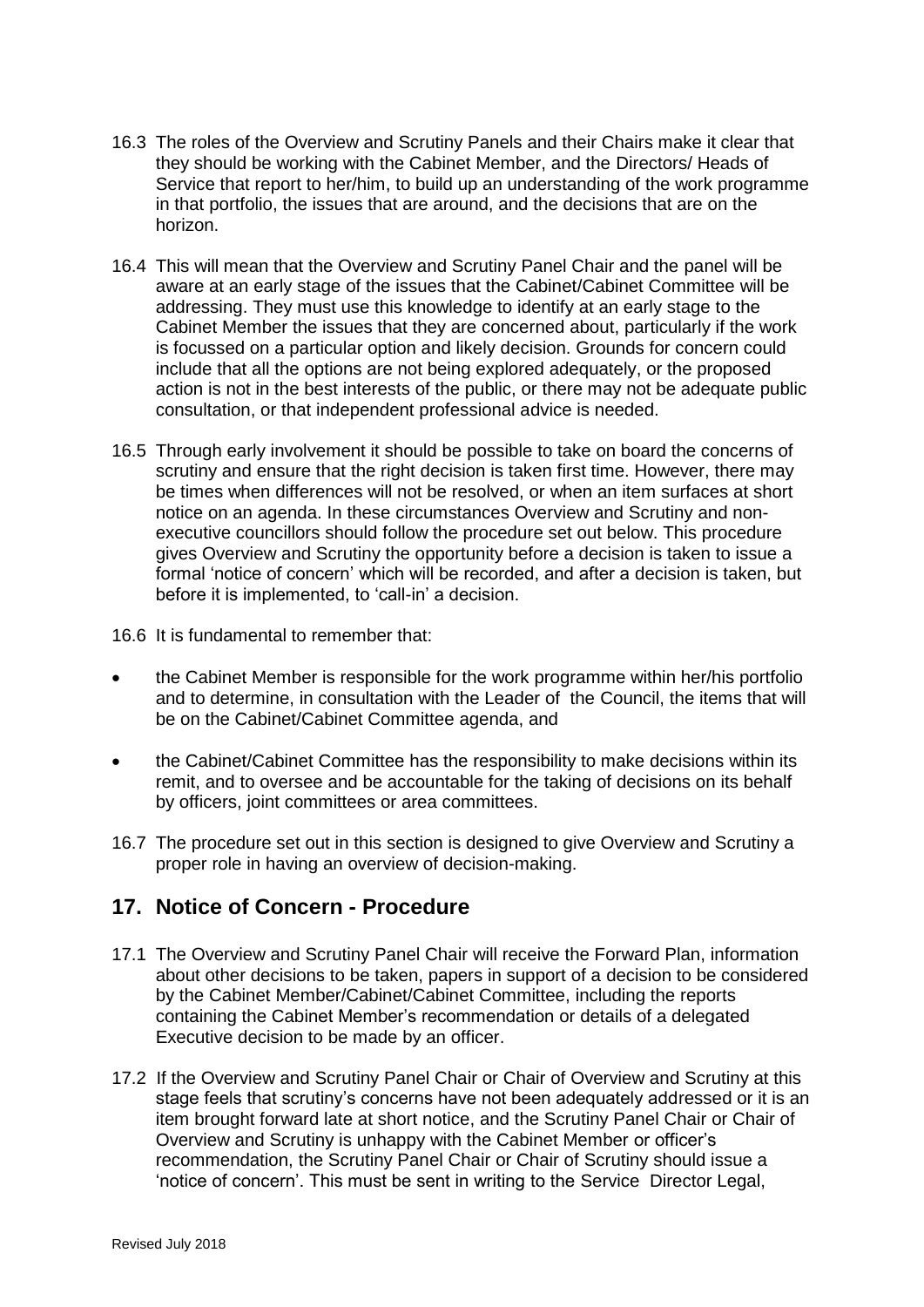Governance and Commissioning, the main recipient and also for information to the Cabinet Member and, if appropriate, the Chair of Overview and Scrutiny within 3 working days starting the day after the Cabinet/Cabinet Committee agenda is published and finishing at 5.30 pm on the third day.

- 17.3 If possible, all efforts should be made by a Lead Member to consult with panel members before issuing a 'notice of concern'. If not possible, there must at least be consultation with the Chair of the Overview and Scrutiny Management Committee.
- 17.4 All Councillors who are not in the Cabinet can contribute to Overview and Scrutiny and can request Overview and Scrutiny to issue a 'notice of concern'.
- 17.5 The notice must set out the grounds that cause the concern.
- 17.6 The notice will have more strength if it also indicates a proposed course of action and the further considerations that should be taken into account.
- 17.7 The Cabinet Member in consultation with the relevant member of Executive Team and the Leader of the Council will have full discretion on how to proceed. The item could be deferred for further consideration or continue on the agenda.
- 17.8 If the concerns set out in the notice of concern are adequately addressed prior to the meeting, the Overview and Scrutiny Panel Chair/Chair of Overview and Scrutiny may withdraw the notice of concern.
- 17.9 If the item is kept on the agenda for the Cabinet Member/Cabinet/Cabinet Committee, the 'notice of concern' will be indicated on the agenda. At the meeting, when that item is taken, the Service Director Legal, Governance and Commissioning will formally announce that Overview and Scrutiny had placed a 'notice of concern' on that item and the reasons given. The meeting will consider the item in the light of that knowledge.
- 17.10Under the delegated authority of the Cabinet/Cabinet Committee the decision that is made at the meeting will be the final recorded decision, subject to the call-in procedures below. The minutes though will record the 'notice of concern'.
- 17.11However, if the Cabinet/Cabinet Committee at its meeting had agreed an amendment to the Chair's recommendation, the Scrutiny Panel Chair/Chair of Overview and Scrutiny in consultation with panel members may, after the meeting and within 5 working days, withdraw the 'notice of concern', if it is felt that the concerns have been adequately addressed. A note will be added to the minutes to this effect.
- 17.12If the decision is a delegated executive decision to be made by an officer on a specified date, then consideration must be given to the issues raised in the notice of concern prior to the decision being made. The consideration procedure set out in 17.9 and 17.10 should also be applied to the delegated executive decision. The delegated executive decision is also subject to the call-in procedures.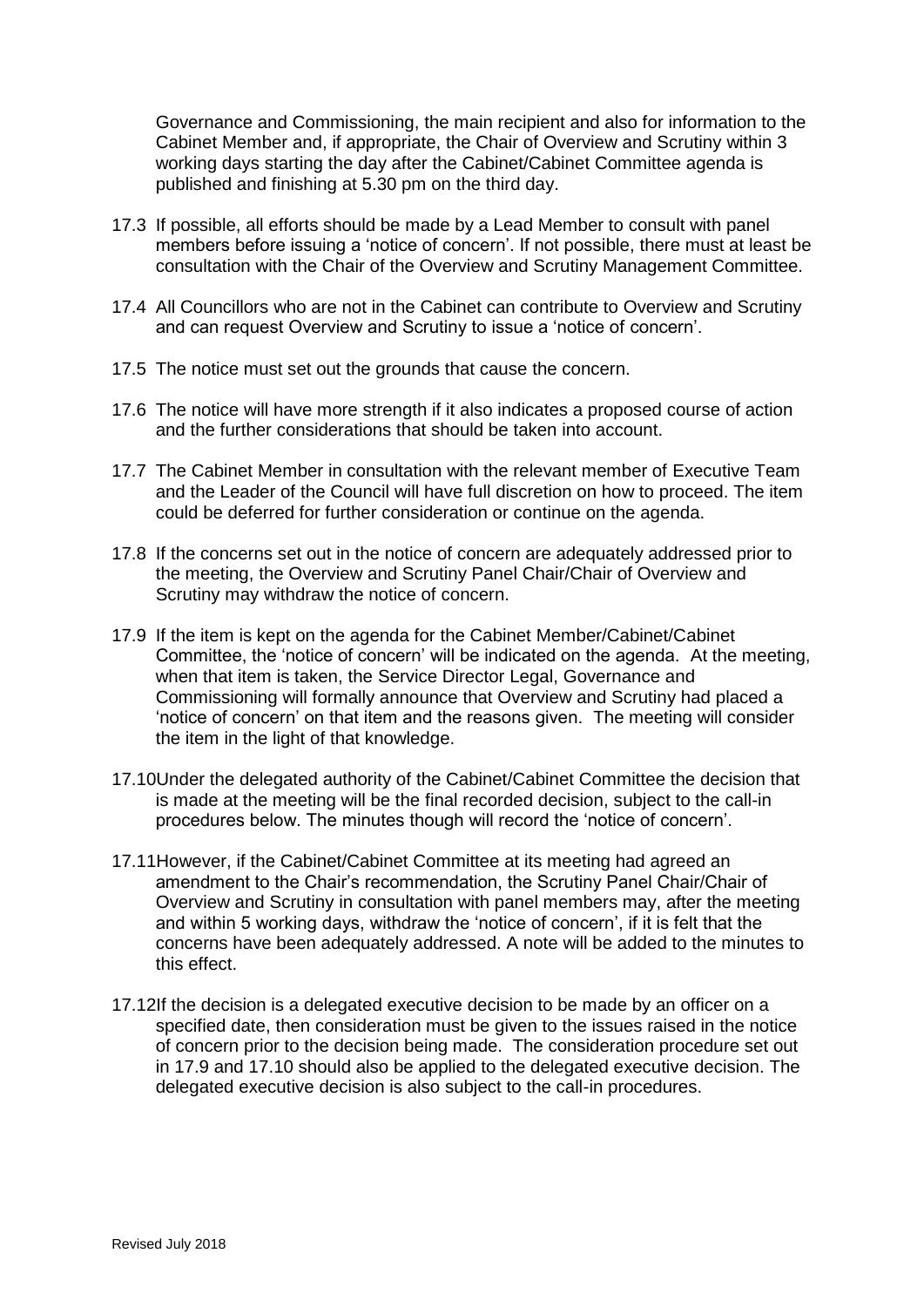# **18. Call-in - procedure**

- 18.1 The decision summary of Cabinet/Cabinet Committee and any other executive decision will be published within 2 working days of the decision and sent to the members of the appropriate Overview and Scrutiny Panel – eg this will be the Friday following a Cabinet Meeting on Wednesday.
- 18.2 There will be a standard period of 5 full working days (commencing the next working day following the day the decision is taken and ending at 5.30 p.m. on the fifth working day) before decisions can be implemented (eg call in period will end at 5.30 p.m. on Tuesday following a Cabinet/Cabinet Committee meeting the previous Tuesday). A decision can be called-in only during this period.
- 18.3 To call in an executive or a delegated executive decision, the following will apply:-
	- (i) Written notice must be given to the Service Director Legal, Governance and Commissioning as the main recipient, with a copy for information to the Chief executive and the Chair of the Overview and Scrutiny Management Committee. An electronic pro-forma and guidance information will be made available from the Governance Team to make this easier
	- (ii) The notice shall (where possible) include supporting evidence and reasons to illustrate how the decision making principle(s) have been breached
	- (iii) The validity of a call in request will be considered and determined by Service Director, Legal Governance and Commissioning in consultation with the Chair of Overview and Scrutiny
- 18.4 A decision can be called in by:
	- either, 5 non-executive Councillors
	- or 2 members of the Overview and Scrutiny Management Committee, one of whom should be the Chair
	- or 2 Members of the relevant Overview and Scrutiny Panel, one of whom should be the Chair

All efforts should be made to consult with the Chair of the Overview and Scrutiny Management Committee.

- 18.5 To be valid a call-in must be submitted in writing (on paper or electronically) on the proforma provided signed by all parties to the call in and must state the reasons for the suspension of the decision and request for a review.
- 18.6 When a valid written notice is received within the period referred to above, all action to implement the decision must be suspended for 2 weeks from the end of the call-in period, during which time the appropriate Overview and Scrutiny Panel must meet. If the issue that has been called-in falls between or overlaps with the responsibility of more than one panel, the Service Director Legal, Governance and Commissioning Monitoring will take the advice of the Overview and Scrutiny Management Committee, which will determine which Panel to refer the matter to or indeed whether it should be considered by the Overview and Scrutiny Management Committee.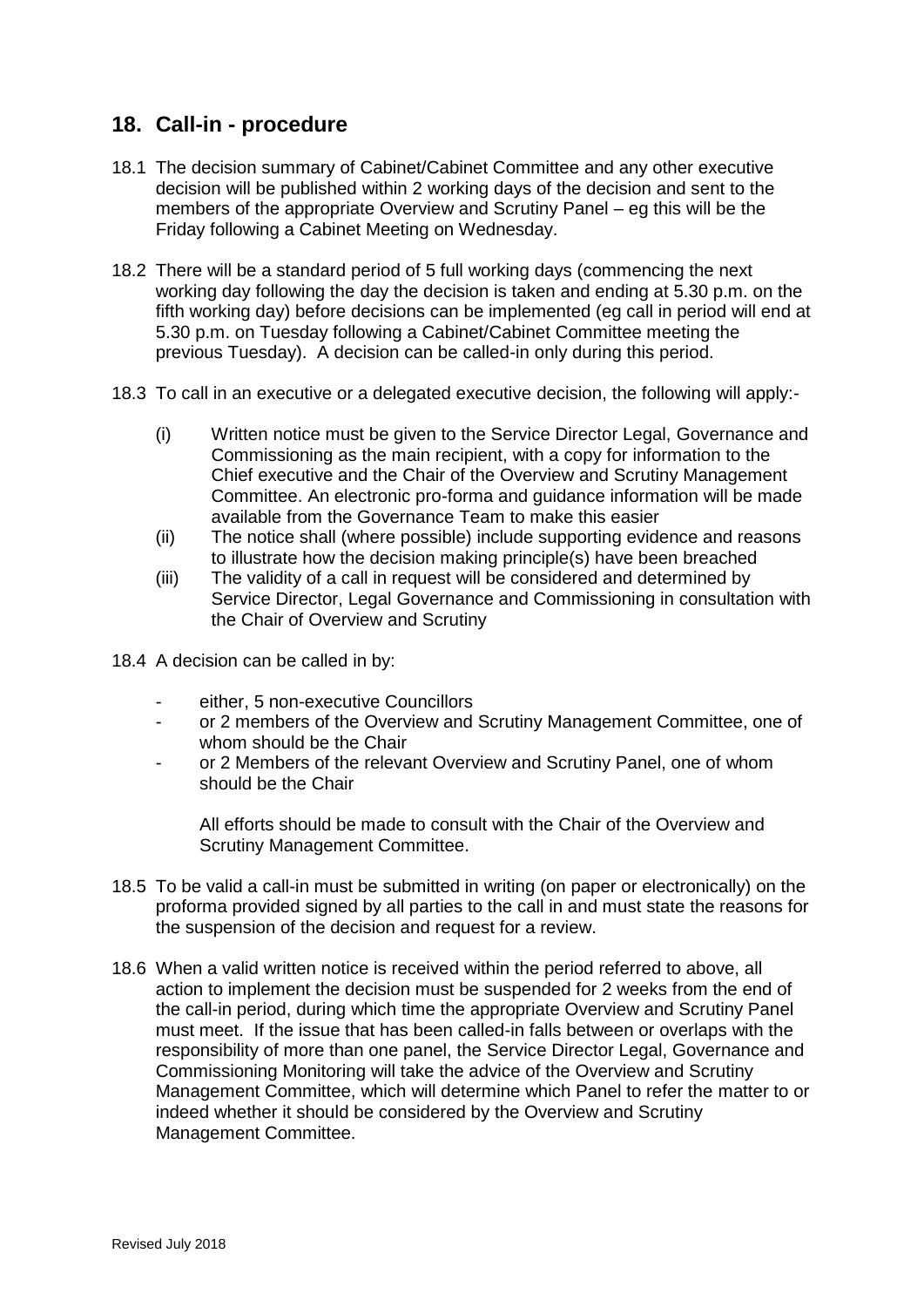- 18.7 When a valid written notice is received the Service Director Legal, Governance and Commissioning will notify all Cabinet Members and the Leader of the Council. A meeting of the appropriate Overview and Scrutiny Panel will take place within two weeks of the call-in, giving notice required by Rule 4 of the Access to Information Procedure Rules. If the decision has been called-in by 5 non-executive Members they must attend, if possible, the Overview and Scrutiny Panel Meeting. At least one signatory to the call-in notice is required to be present during the call-in hearing. The Service Director Legal, Governance and Commissioning will also notify all Members that this decision has been called-in.
- 18.8 The Service Director of Legal, Governance and Commissioning , and in his/her absence the Chief Executive - shall have discretion to extend the period during which the appropriate Overview and Scrutiny Panel must meet, where in his/her opinion, exceptional circumstances so require.
- 18.9 Once signed and submitted to the Service Director of Legal, Governance and Commissioning, a Notice of Call In cannot be withdrawn unless all five signatories to the call in submit, in writing, their agreement to withdraw the call-in.
- 18.10When the Overview and Scrutiny Panel meets it will have access to all papers considered by the decision maker. The Panel can invite witnesses appropriate to the grounds of the call in to assist them in their review of the decision. Decisions as to the individuals to be invited shall be made in consultation with the Service Director of Legal, Governance and Commissioning or in his/her absence the Chief Executive.
- 18.11In the case of delegated executive decisions, made by an officer, the Leader/Cabinet Member is accountable for the decision (see section 16.6). However the officer who made the decision should also be present at the call-in hearing wherever possible.
- 18.12Having considered the decision in question, the Overview and Scrutiny Panel must resolve either to
	- Free the decision for implementation; or,
	- Refer it back to the Cabinet /Cabinet Committee or decision-maker with a recommendation for amendment; or,
	- In exceptional circumstances, refer the issue to the next Council Meeting if the decision is not consistent with the budget or any policy previously agreed by the council. This can only be done with advice from the relevant senior officers and the Service Director Legal, Governance and Commissioning.

If the Overview and Scrutiny Panel refers the decision back to Cabinet/Cabinet Committee with a recommendation, it will be considered at the next meeting of the Cabinet/Cabinet Committee. The Cabinet/Cabinet Committee may:

 Accept the recommendation in full or in part of the Overview and Scrutiny Panel and amend its decision accordingly;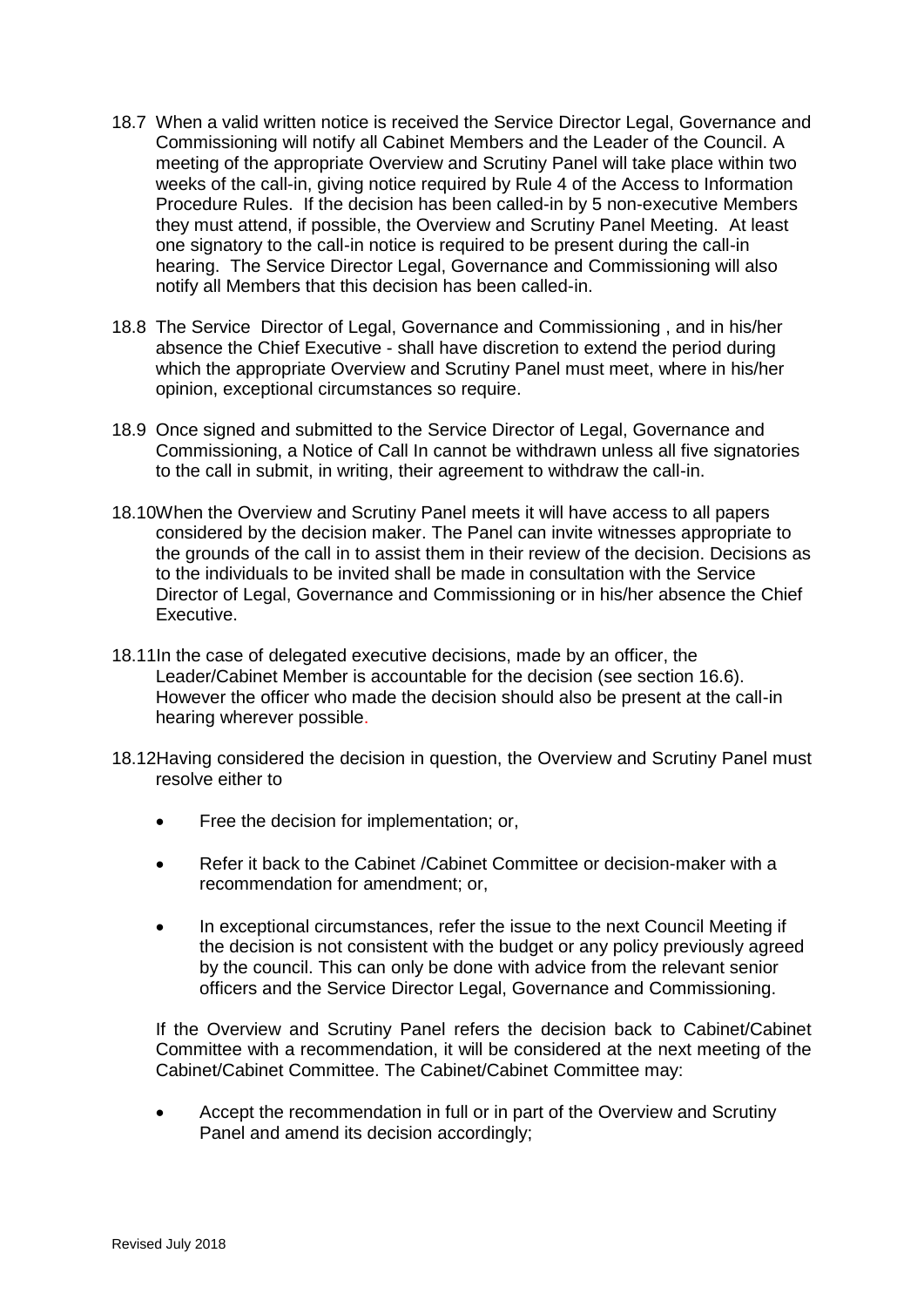- Decide that further work needs to be done and defer the item until this is completed. The Overview and Scrutiny Panel/non-executive members should be kept informed of the work as it progresses and be formally notified of when it is to be reconsidered:
- Not accept the view of the Overview and Scrutiny Panel and confirm its original decision;
- Refer the issue for discussion at the next appropriate Council meeting.
- 18.13If the Cabinet/Cabinet Committee rejects the recommendation from the Overview and Scrutiny Panel and confirms its decision it can be implemented immediately as there is no scope for further review and challenge. Whilst unable to challenge the final decision, the outcome of called-in decisions will be reported to the next Council meeting and Scrutiny can use its time to explain its views to Council.
- 18.14A decision may only be reviewed once.
- 18.15Urgent decisions that require quick implementation The right to suspend and review an executive decision cannot be exercised where the Cabinet/Cabinet Committee or the decision-maker, with the agreement of the Chair of the Overview and Scrutiny Management Committee or his/her nominee, resolves that the decision is urgent for reasons stated in the resolution.
- 18.16Once decisions have been taken and recorded, and are being implemented Overview and Scrutiny has the subsequent right to programme reviews on any matters decided by the Executive.
- 18.17The Chair of the Overview and Scrutiny Management Committee will be responsible in consultation with the Leader and the Chief Executive for monitoring the use of call-in and reviewing the procedure to ensure that it does not unduly defer or disrupt proper decision-making processes but rather plays its proper role in overseeing and holding to account the Cabinet/Cabinet Committee in a constructive and supportive way.
- 18.18 Delegated executive decisions taken by officers If an executive decision is to be taken by an officer under the scheme of delegation, all councillors and Overview and Scrutiny will have the same rights to information and to use the procedures set out above for the call-in of decisions.

# **19. Call-in of decisions outside the budget or policy framework.**

- 19.1 Where the stated reason for a request for call-in made under Rule 19 is that the decision is contrary to the budget or policy framework, the procedure in Rule 19 will apply, but with the following amendments.
- 19.2 Before considering a request, the Overview and Scrutiny Panel must seek the advice of the Monitoring Officer and/or the Head of Governance and Democratic Services and any other relevant officer. If that advice is that the decision is not outside the framework, the Panel may either: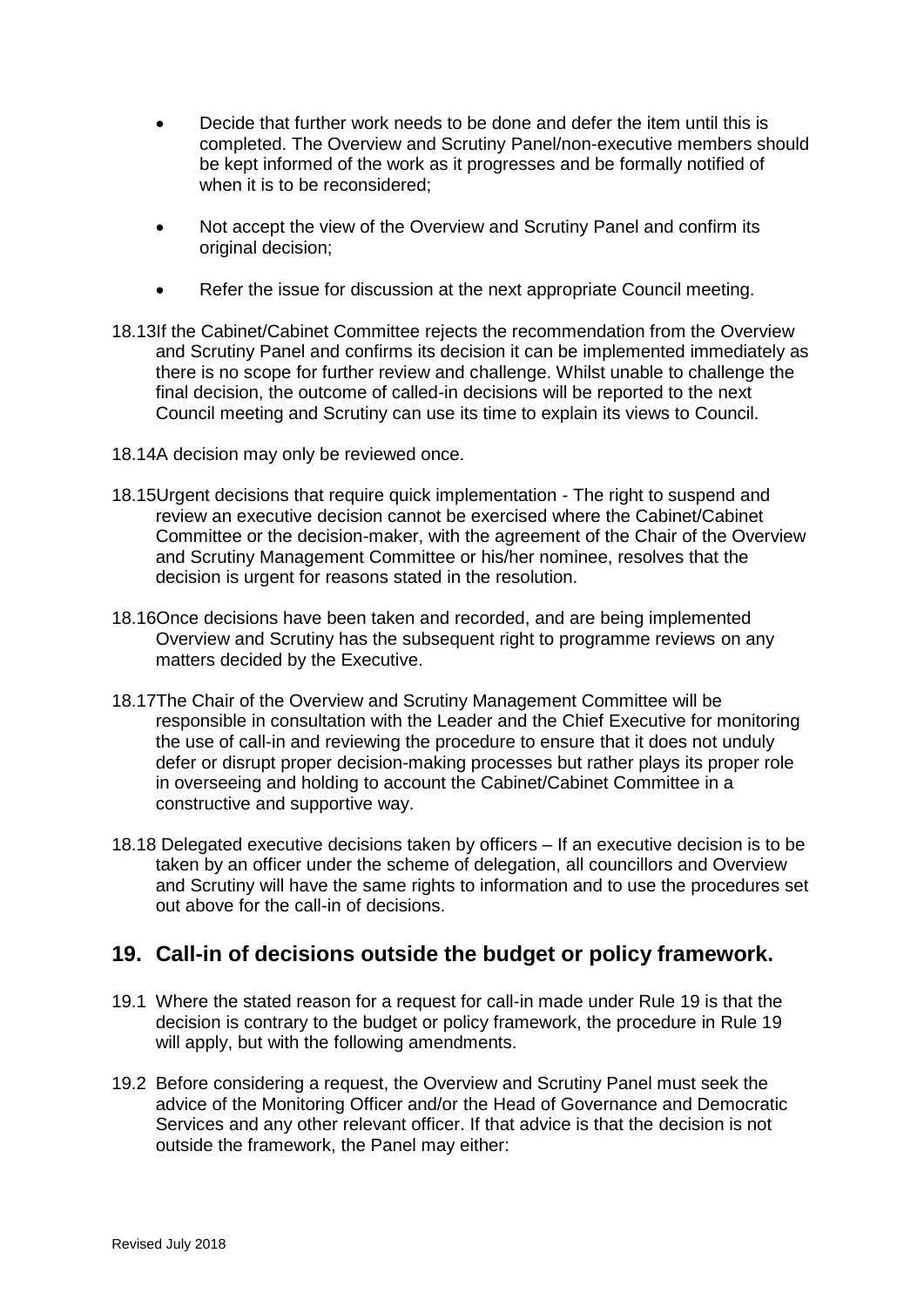- Accept that advice and free the decision for implementation; or
- Decide to follow the procedure set out in Rule 19.3.
- 19.3 If the advice is that the decision is or may be outside the Budget or Policy Framework, the Overview & Scrutiny Panel must resolve either:
	- To refer the decision to the Cabinet/Cabinet Committee, with a recommendation for amendment to comply with the budget and policy framework; or
	- Refer the issue to the next Council meeting.
- 19.4 If the Panel refers the decision back to the Cabinet/Cabinet Committee, it will be considered at the next meeting of the Cabinet/Cabinet Committee. The Cabinet/Cabinet Committee may take any of the actions set out in Rule 18 other than to confirm its original decision.
- 19.5 If the decision is referred to the Council, it will be considered at the next ordinary Council meeting, or, if urgent, at an additional meeting to be called as early as practicable. The council will receive reports from the Overview & Scrutiny Panel and the Cabinet/Cabinet Committee. The council may either:
	- Decide that the decision is within the existing budget and policy framework, in which case it will be freed for implementation;
	- Decide that the decision is contrary to the budget and policy framework, but agree to the decision, with immediate effect; or;
	- Decide that the decision is contrary to the budget and policy framework; that the council is not prepared to agree to the decision; and require the Cabinet/Cabinet Committee to re-consider the matter in accordance with the advice of the Monitoring Officer and/or Chief Finance Officer.

# **20**. **The Group Business Manager**

20.1 The Council views whipping as incompatible with overview and scrutiny. Therefore, the political groups shall not give any instruction to any Councillor as to how that Councillor shall speak or vote on any matter before overview and scrutiny, nor apply any sanction in respect of that Councillor should he/she speak or vote in any particular manner.

# **21**. **Procedure at overview and scrutiny meetings**

21.1 The Overview and Scrutiny Management Committee and its Panels are encouraged to develop less formal approaches to meetings that support the reflection required by the Overview and Scrutiny role. In doing so the Management Committee and Standing Panels will ensure the inclusion of some basic items, such as minutes of the last meeting; declarations of interest; consideration of any decisions that have been called in; issues from the Cabinet's forward plan and/or of service delivery; responses of the Cabinet to reports of the Overview and